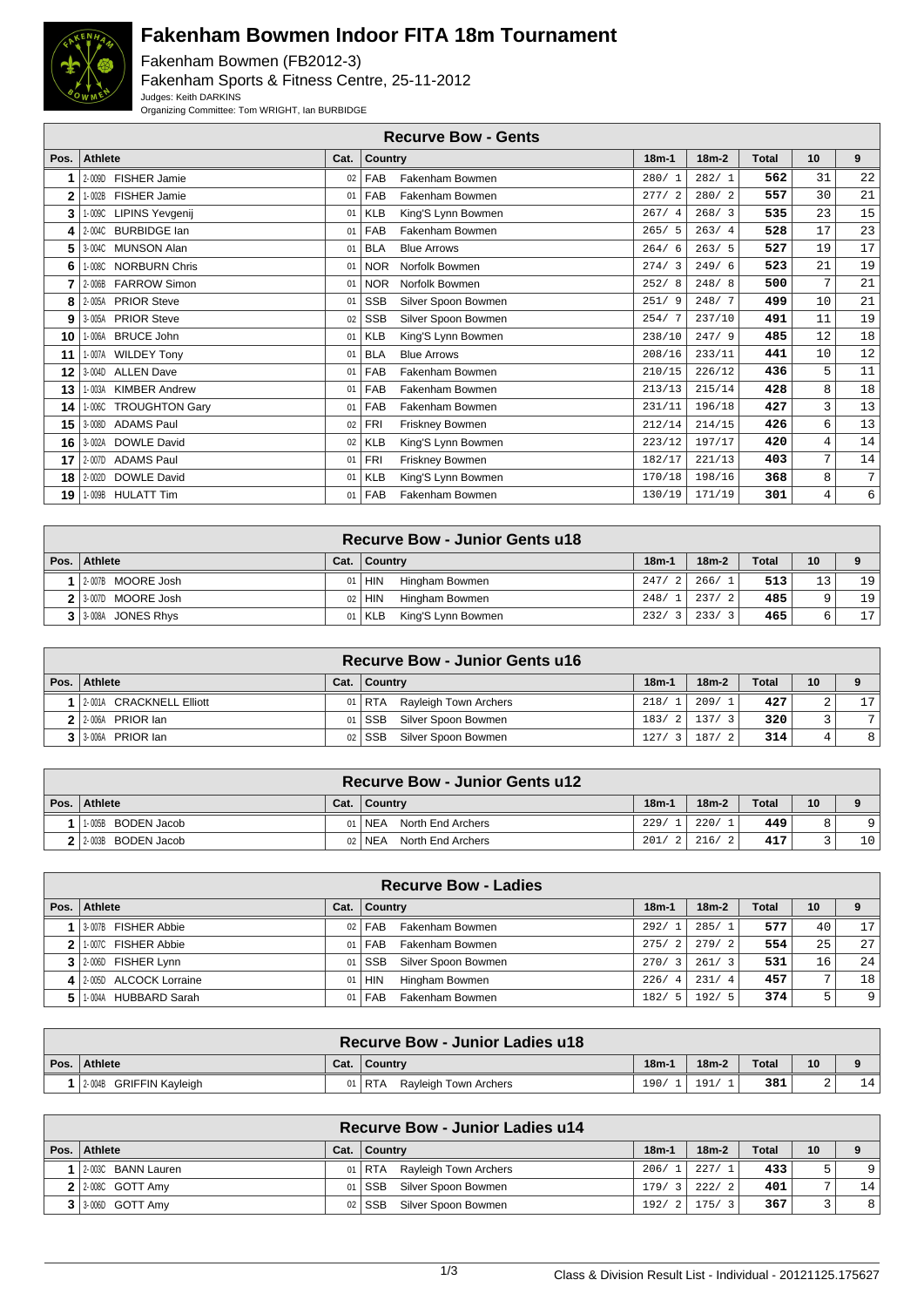

## **Fakenham Bowmen Indoor FITA 18m Tournament**

Fakenham Bowmen (FB2012-3) Fakenham Sports & Fitness Centre, 25-11-2012 Judges: Keith DARKINS Organizing Committee: Tom WRIGHT, Ian BURBIDGE

|                | <b>Compound Bow - Gents</b>         |      |                                          |         |         |              |    |    |  |  |  |
|----------------|-------------------------------------|------|------------------------------------------|---------|---------|--------------|----|----|--|--|--|
| Pos.           | <b>Athlete</b>                      | Cat. | Country                                  | $18m-1$ | $18m-2$ | <b>Total</b> | 10 | 9  |  |  |  |
|                | <b>JACKSON Andrew</b><br>$2 - 005B$ | 02   | <b>FAB</b><br>Fakenham Bowmen            | 295/1   | 290/2   | 585          | 45 | 15 |  |  |  |
| $\overline{2}$ | <b>JACKSON Andrew</b><br>3-009B     | 03   | FAB<br>Fakenham Bowmen                   | 290/2   | 292/1   | 582          | 42 | 18 |  |  |  |
| 3              | <b>SERNA Jonas</b><br>3-005C        | 02   | Euston Park Bowmen<br><b>EPB</b>         | 288/4   | 289/3   | 577          | 37 | 23 |  |  |  |
| 4              | <b>JACKSON Andrew</b><br>1-009A     | 01   | FAB<br>Fakenham Bowmen                   | 289/3   | 287/4   | 576          | 36 | 23 |  |  |  |
| 5              | 2-004D SERNA Jonas                  | 01   | <b>EPB</b><br>Euston Park Bowmen         | 285/5   | 284/5   | 569          | 28 | 32 |  |  |  |
| 6              | <b>MOUNTNEY Ryan</b><br>2-007C      | 01   | <b>SSB</b><br>Silver Spoon Bowmen        | 282/6   | 281/6   | 563          | 24 | 35 |  |  |  |
| 7              | 1-004B NELSON Julian                | 01   | <b>BOT</b><br><b>Botolphs Bowmen</b>     | 277/9   | 276/11  | 553          | 20 | 34 |  |  |  |
| 8              | 2-005C SADLER Roy                   | 01   | <b>CRA</b><br><b>Cromer Archers</b>      | 278/8   | 275/13  | 553          | 14 | 45 |  |  |  |
| 9              | <b>CARR Kieren</b><br>3-007C        | 03   | <b>THO</b><br><b>Thorpe Hamlet</b>       | 273/12  | 277/9   | 550          | 14 | 44 |  |  |  |
| 10             | <b>CARR Kieren</b><br>2-008D        | 02   | <b>THO</b><br><b>Thorpe Hamlet</b>       | 282/6   | 266/20  | 548          | 20 | 36 |  |  |  |
| 11             | <b>HAUSER Michael</b><br>1-006B     | 01   | <b>EPB</b><br>Euston Park Bowmen         | 273/11  | 275/12  | 548          | 15 | 39 |  |  |  |
| 12             | 3-002D FELLMAN David                | 01   | <b>BLA</b><br><b>Blue Arrows</b>         | 270/15  | 277/8   | 547          | 12 | 44 |  |  |  |
| 13             | <b>CLANCY Chris</b><br>1-003B       | 01   | <b>BOT</b><br><b>Botolphs Bowmen</b>     | 266/20  | 279/7   | 545          | 13 | 41 |  |  |  |
| 14             | 1-008B CARR Kieren                  | 01   | <b>THO</b><br>Thorpe Hamlet              | 266/19  | 277/10  | 543          | 12 | 41 |  |  |  |
| 15             | 1-007D SYER Alan                    | 01   | FAB<br>Fakenham Bowmen                   | 273/10  | 269/16  | 542          | 13 | 40 |  |  |  |
| 16             | 3-003C BARHAM Neil                  | 02   | FAB<br>Fakenham Bowmen                   | 267/18  | 272/14  | 539          | 16 | 31 |  |  |  |
| 17             | 2-001B LEE Jamie                    | 02   | <b>NCA</b><br>Norwich Company Of Archers | 269/17  | 270/15  | 539          | 7  | 43 |  |  |  |
| 18             | 1-002A LEE Jamie                    | 01   | <b>NCA</b><br>Norwich Company Of Archers | 270/14  | 267/17  | 537          | 11 | 37 |  |  |  |
| 19             | 3-002C LEE Jamie                    | 03   | <b>NCA</b><br>Norwich Company Of Archers | 270/13  | 267/18  | 537          | 10 | 41 |  |  |  |
| 20             | <b>GISSING Mike</b><br>3-003B       | 01   | <b>BLA</b><br><b>Blue Arrows</b>         | 269/16  | 267/19  | 536          | 11 | 36 |  |  |  |
| 21             | 2-006C BRUCE John                   | 02   | <b>KLB</b><br>King'S Lynn Bowmen         | 262/21  | 257/22  | 519          | 7  | 36 |  |  |  |
| 22             | <b>MOORE Chris</b><br>3-008B        | 02   | <b>HIN</b><br>Hingham Bowmen             | 256/23  | 261/21  | 517          | 8  | 35 |  |  |  |
| 23             | 2-008A MOORE Chris                  | 01   | <b>HIN</b><br>Hingham Bowmen             | 260/22  | 246/24  | 506          | 5  | 35 |  |  |  |
| 24             | <b>BARHAM Neil</b><br>1-005A        | 01   | FAB<br>Fakenham Bowmen                   | 243/24  | 255/23  | 498          | 6  | 39 |  |  |  |

| <b>Compound Bow - Junior Gents u16</b> |      |                          |         |         |       |    |    |  |  |
|----------------------------------------|------|--------------------------|---------|---------|-------|----|----|--|--|
| Pos. Athlete                           | Cat. | Country                  | $18m-1$ | $18m-2$ | Total | 10 |    |  |  |
| 1 3 005D SPITTLE Ben                   |      | 01   FAB Fakenham Bowmen | 252/    | 237/    | 489   |    | 23 |  |  |

|      | <b>Compound Bow - Ladies</b> |      |                                   |                       |         |       |                   |    |  |  |
|------|------------------------------|------|-----------------------------------|-----------------------|---------|-------|-------------------|----|--|--|
| Pos. | Athlete                      | Cat. | <b>Country</b>                    | $18m-1$               | $18m-2$ | Total | 10                | 9  |  |  |
|      | 2-004A MUST Emily            | 01   | <b>SSB</b><br>Silver Spoon Bowmen | 278/1                 | 283/1   | 561   | 25                | 33 |  |  |
| 2    | 3-004A MUST Emily            | 02   | Silver Spoon Bowmen<br><b>SSB</b> | 275/<br>$^{\prime}$ 2 | 281/2   | 556   | 26                | 32 |  |  |
|      | 3 2-003D ROBB Kirsty         | 02   | High Elm Archers<br><b>HEA</b>    | 272/<br>3             | 280/3   | 552   | 21                | 33 |  |  |
|      | 4 2-009B MOUNTNEY Stephanie  | 01   | <b>SSB</b><br>Silver Spoon Bowmen | 270/4                 | 276/4   | 546   | 16                | 35 |  |  |
| 5    | 1-002C ROBB Kirsty           | 01   | High Elm Archers<br>HEA           | 269/<br>ή6.           | 273/5   | 542   | 8                 | 22 |  |  |
| 6    | 3-009D MOUNTNEY Stephanie    | 02   | Silver Spoon Bowmen<br><b>SSB</b> | 270/<br>- 5           | 267/6   | 537   | $12 \overline{ }$ | 37 |  |  |
|      | 1-008A JACKSON Rachel        | 01   | Fakenham Bowmen<br><b>FAB</b>     | 267/7                 | 252/8   | 519   | 6                 | 37 |  |  |
|      | 8 3.009C ESSAM Sharon        | 02   | <b>SSB</b><br>Silver Spoon Bowmen | 253/9                 | 262/7   | 515   | 10                | 33 |  |  |
| 9    | 2-009C ESSAM Sharon          | 01   | Silver Spoon Bowmen<br><b>SSB</b> | 254/<br>8             | 252/9   | 506   | 2                 | 33 |  |  |

|          |                        |      | <b>Compound Bow - Junior Ladies u16</b> |                        |         |              |                 |    |
|----------|------------------------|------|-----------------------------------------|------------------------|---------|--------------|-----------------|----|
| Pos. $ $ | Athlete                | Cat. | <b>Country</b>                          | $18m - 1$              | $18m-2$ | <b>Total</b> | 10 <sup>1</sup> |    |
|          | 2-002C GRIFFIN Rebecca | 01   | Rayleigh Town Archers<br>l RTA          | 272/1                  | 275/1   | 547          | 12 <sup>°</sup> | 43 |
|          | 2 2-003A SPINKS Abbie  | 01   | Silver Spoon Bowmen<br>l SSB            | 268/<br>$\overline{2}$ | 260/3   | 528          | 10 <sup>°</sup> | 34 |
|          | 3 3 303D FARROW Sophie | 02   | <b>THO</b><br>Thorpe Hamlet             | 260/<br>$\mathbf{3}$   | 263/2   | 523          | 6               | 31 |
| 4 I      | 2-007A FARROW Sophie   | 01   | Thorpe Hamlet<br><b>THO</b>             | 253/<br>-4             | 249/4   | 502          |                 | 29 |

| <b>Compound Bow - Junior Ladies u12</b> |                 |                             |         |         |              |                 |                 |  |  |  |
|-----------------------------------------|-----------------|-----------------------------|---------|---------|--------------|-----------------|-----------------|--|--|--|
| Pos. Athlete                            |                 | Cat.   Country              | $18m -$ | $18m-2$ | <b>Total</b> | 10 <sup>1</sup> |                 |  |  |  |
| 1-007B ANNISON Layla                    | 01 <sup>1</sup> | <b>THO</b><br>Thorpe Hamlet | 198/    | 181/    | 379          |                 | 20 <sup>1</sup> |  |  |  |

| <b>Longbow - Gents</b> |                 |                                |         |         |              |                |                |  |  |
|------------------------|-----------------|--------------------------------|---------|---------|--------------|----------------|----------------|--|--|
| Pos. Athlete           | Cat.            | <b>Country</b>                 | $18m-1$ | $18m-2$ | <b>Total</b> | 10             |                |  |  |
| 3.001D SMITH Chris     | 01 <sub>1</sub> | WHE Wherry Archers             | 151/1   | 164/1   | 315          | 4              | $\overline{3}$ |  |  |
| 2 1.001A WEINERT Les   | 01 <sup>1</sup> | <b>NOR</b> Norfolk Bowmen      | 139/2   | 129/3   | 268          | 2 <sub>1</sub> | $\overline{2}$ |  |  |
| 3 3 3 001C BRUCE John  |                 | King'S Lynn Bowmen<br>03   KLB | 101/4   | 136/2   | 237          |                | $\overline{2}$ |  |  |